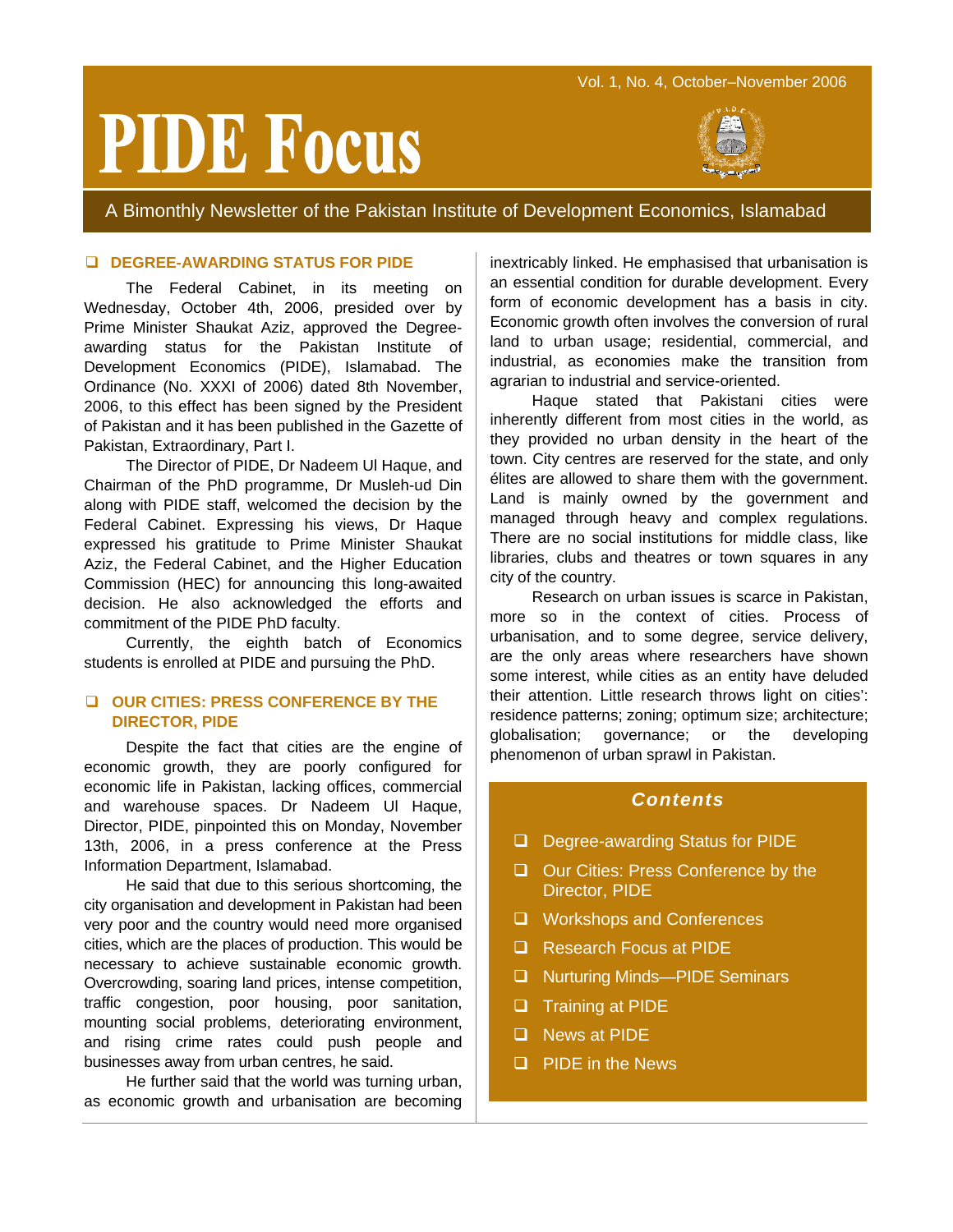# **WORKSHOPS AND CONFERENCES**

#### **Conference on Cities: The Engine of Growth**

A two-day national conference on cities and urban issues, titled "Cities: The Engine of Growth", was organised by the Pakistan Institute of Development Economics and held on November 15-16, 2006, at the Sheraton, Karachi. The conference was attended by different stakeholders including architects, urban planners, city nazims, representatives from citizens' associations, and academics. The four main themes of the conference were: (i) the economic geography of urban Pakistan; (ii) how our cities compare globally; (iii) city management; and (iv) city infrastructure and delivery.

The conference was extremely well-attended and generated interesting debates on issues related to cities. All sort of viewpoints were expressed and considered. Some of the participants were Ms Nasreen Jalil, Mr Arif Hasan, Mr Aqeel Bilgrami, Mr Khusro Mumtaz, Mr Kamil Mumtaz, Mr Waqar Malik, Mr Hussain Haroon, Dr Imran Ali, and Mr Daniyal Aziz. From PIDE, Dr Durr-e-Nayab, Ms Lubna Hasan, Mr Ayaz Ahmed, and Dr Usman Mustafa presented their papers at the conference.



Nasreen Jalil, Naib Nazima, Karachi City, (centre) inaugurated the first session of the conference, "Cities: The Engine of Growth".

The conference was inaugurated by Dr Hafiz A. Sheikh. Dr Nadeem Ul Haque, Director PIDE, initiated the discourse with a detailed presentation on how cities have developed historically and exactly what constitutes a vibrant city geared towards growth and innovation. The main objective of this conference was to initiate a debate on city government and to provide a forum for all stakeholders to develop a research agenda on the subject that is indigenous and domestically owned.

# **Countdown to the 22nd AGM and Conference— Lahore**

It is now just a matter of days for the 22nd Annual General Meeting and Conference of the Pakistan Society of Development Economists, being held at the Pearl-Continental Hotel, Lahore on 19th-21st, December 2006.

The expectation is that renowned personalities from the public and private sector, as well as from abroad, will take part in this international conference. There will be three distinguished lectures, i.e., The Quaid-i-Azam Lecture, The Allama Iqbal Lecture, and The Mahbub Ul Haq Lecture, in addition to nine panel discussions, and three technical/regular sessions during the three days of the conference.

The conference welcomes researchers, planners, practitioners, and students from all over Pakistan. For regular university students, the PSDE is offering a reasonable stipend for active participation in the conference. Professionals who are interested in attending the conference may contact the 'PSDE Invitation Committee' for details.

#### **RESEARCH FOCUS AT PIDE**

#### **Civil Service Reform in Pakistan**

A survey-based study of the Civil Service Reform (CSR) is now in its final stages. The objective of the research is to explore the broader issue of governance and its role in the development process in Pakistan. Civil Service is one area of governance which has seen numerous reform commissions, yet little has been achieved, not least because of the lack of domestic research and debate on this issue. The survey aims at generating inputs for domestic research on civil service structure and its future desired path.

To date, there are 227 responses recorded from the civil servants and more than 160 responses from university students. The students' perception of civil services in Pakistan addresses the issue of the CSS examination, the CSP recruitment process, and the attitude towards public or private sector.

The results of the CSR survey will be presented at the 22nd PSDE AGM and conference, Lahore.

# **PIDE Working Papers 2006:4 Civil Servants' Salary Structure** by Faiz Bilquees

Dr Faiz Bilquees looks at the trend in nominal and real salaries of the Federal Government employees over the period 1990-2006. She examines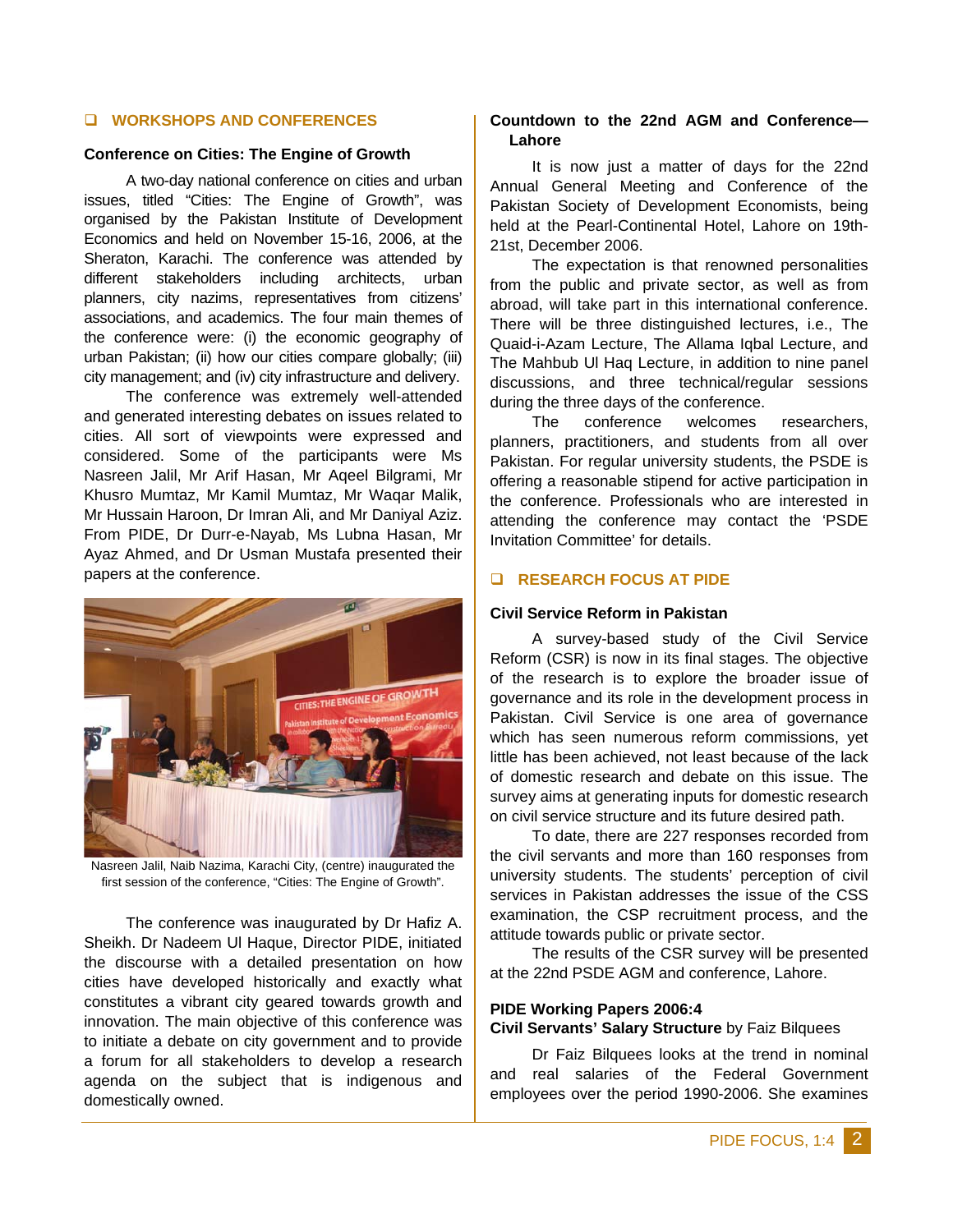the structural defects in the salary structure and the anomalies in the allowances structure to show that appropriate remuneration for civil servants requires serious and urgent consideration.

The paper concludes that the civil service in Pakistan is beset with structural defects in terms of length of scales, overlaps, and unhindered payments of increments since 1983. Moreover, the grant and allocation of allowances has its own ambiguities leading to serious distortions in remuneration among grades. The widening gap in the emoluments of government employees versus the public sector corporations and private sector employees has a strong bearing on the motivation and ability to work. The paper makes serious recommendations to overhaul the existing structure of salaries and perks to make the public sector employment competitive and cost effective.

# **Brain Drain or Human Capital Flight**

by Nadeem Ul Haque

The lecture argues that "brain drain" and "human capital flight" are a factors response to development in the domestic economy, and hence should not be viewed differently, with divergent metaphors and sharply differing policy approaches. Consequently, it is proposed that Human Capital Flight (HCF) might be the better metaphor. Globalisation has increased the possibilities for the highly educated, hence obviating domestic efforts at incomes policy which many governments in poor countries have maintained for many years.

Recognising this, incentive parity for retaining and attracting skills, called 'skill incentive parity', is derived. Like the rich countries, the poor countries must also take advantage of the global talent market and cease the policy of protecting domestic jobs for national talent. There is a need to raise awareness on this issue among Less Developed Countries. The traditional approach for measuring HCF relies on average educational attainment figures such as years of education completed. This measure is likely to be inaccurate since it does not account for the extent to which educational attainment is of global quality. Global knowledge spillovers require professional development to a common global quality level. Policy, should, therefore, aim at professional development to an international level, rather than focusing upon merely quantity indicators for education.

# **The Pakistan Development Review (PDR)**



The recent *PDR*, 45:1 (Spring 2006) has a new look. The innovative design of the latest *PDR* is a good example of the participatory approach to matters at PIDE. The contents of the latest *PDR* issue include a special section on "Pakistan's Growth Strategy", followed by a number of articles and reviews.

# **Special Section**

"Beyond Planning and Mercantilism: An Evaluation of Pakistan's Growth Strategy" by Nadeem Ul Haque.

"Comments" by Shahid Javed Burki, Pervez Hasan, Akmal Hussain, and Khalid Ikram.

#### **Articles**

- 1. "Foreign Currency Deposits and International Liquidity Shortages in Pakistan" by Abbas Mirakhor and Iqbal Zaidi;
- 2. "The Impact of Public Investment on Economic Growth in Pakistan" by Ejaz Ghani and Musleh-ud Din;
- 3. "Trade Policy, Openness, Institutions" Dawood Mamoon and S. Mansoob Murshed;
- 4. "Women's Autonomy and Happiness: The Case of Pakistan" by Syed Mubashir Ali and Rizwan ul Haq.

#### **Book on Nobel Laureates (Economics)**

PIDE is publishing a book with essays on Nobel laureates in the field of 'Economics'. The essays will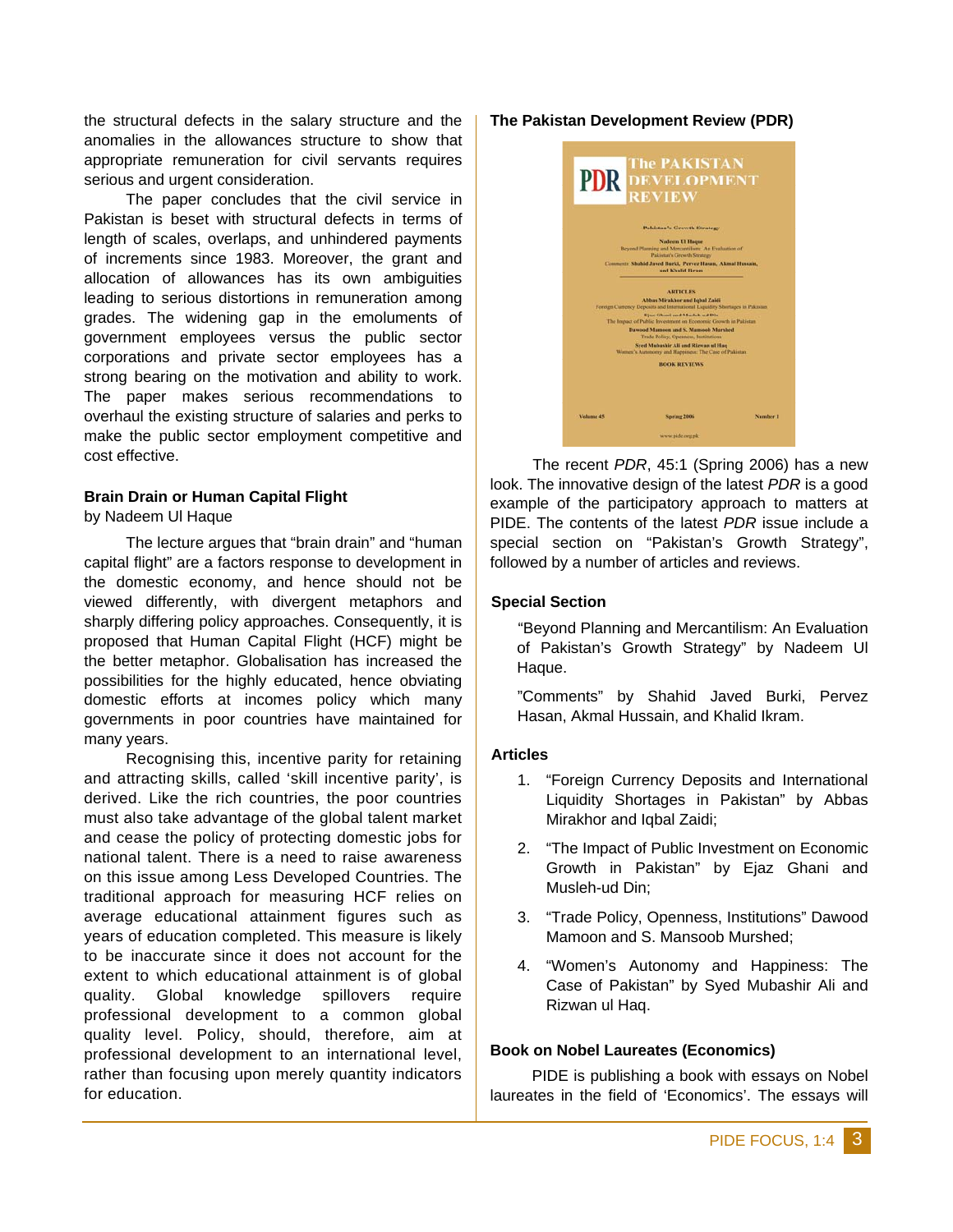contain information on their personal history and the essence of the work for which the Nobel-Prize was awarded to them. It will be an excellent resource for researchers and students of Economics. The research team consists of Ms Saba Anwar, Mr Idrees Khawaja, Mr Kalbe Abbas, and Ms Sofia Ahmed. The book will be published soon.

# **Governance and Fertility Transition Issues in Pakistan** by Ghulam Yasin Soomro

Period fertility rate has declined to 4.1, which is closer to the repeatedly reported desired fertility levels in Pakistan. Mr Ghulam Yasin Soomro, Senior Research Demographer at PIDE, has done research on the issue of "Governance and Fertility Transaction in Pakistan". He argues that the Population Planning Programme will face an uphill task to make further gains in fertility decline. The continuing governance issues and the social setting appear to be difficult which may stall fertility decline for a longer time. A total of nine fertility transition issues are discussed in this paper with suggestions to overcome them. The paper will be presented at the AGM-PSDE conference, Lahore.

# **Demographic Dividend or Demographic Threat in Pakistan?** by Durr-e-Nayab

There is a growing awareness among social scientists about the changing age structure of population, and not just the growth of population resulting from the demographic transition. Pakistan is also going through demographic transition and is being offered the once-ina-lifetime 'demographic dividend' to capitalise on the bulging working age population and declining dependency ratios. So says Dr Durr-e-Nayab, Senior Research Demographer at PIDE, who presented her research. Using the UN projections, her paper looks into the demographic evolution leading to the demographic dividend in Pakistan, the key mechanisms influencing the ability to reap benefits from the 'dividend', and its implications for the country. The paper is being included the PIDE Working Papers series.

# **PhD Research Presentation** by Mr Akhtar Hussain Shah

On October 9th, 2006, Mr Akhter Hussain Shah, PhD student at PIDE, gave a presentation on his PhD thesis, "Resource Allocation among Consumption, Labour Supply, Human Capital, Social Capital, and Religious Human Capital: Theory and Empirical Analysis". He proposed a new model of resource (time

and money) allocation in a comprehensive manner. His work extends the Becker (1975) Model of Human Capital by incorporating social capital and religious human capital and tests that model empirically. He has contributed to the Economics literature by developing a new social capital matrix and providing the proof of this matrix.

# **NURTURING MINDS—PIDE SEMINARS**

This seminar series at PIDE is a weekly seminar series to give impetus to development discourse. The seminars are open for all policy-makers, researchers, planners, practitioners, educators from public and private organisations, and students. Participation in the series is growing.

# *Seminar 2006:35. The Volatility Spillover between the Stock Market and the Forex Market in Pakistan* by Abdul Qayyum and A. R. Kemal

On Wednesday, 4th October, 2006, Dr Abdul Qayyum (Associate Professor, PIDE) and Dr A. R. Kemal (formerly of PIDE) gave a presentation whose main objective was to explore the relationship between the stock market and the foreign exchange market in Pakistan. In particular, the focus was on the relationship between the stock market returns and exchange rate returns, and the volatility spillovers between the exchange rate returns and the stock returns.

# *Seminar 2006:36. Health Status of Children: Does Living in a Community Matter?*  by Raja Ajmal Jahangeer

On Tuesday, 10th October, 2006, Mr Raja Ajmal Jehangeer (Staff Economist, PIDE) in his presentation looked at health inequalities that influence child health. Health is an important component of human development. An improved health status not only lowers mortality and morbidity but also contributes to increased productivity and eventually leads to poverty alleviation. There exists a bidirectional relation between poverty and health. Poverty, due to lack of control over recourses, contributes to ill health and malnutrition. On the other hand, poor health and malnutrition are the key determinants of poverty.

# *Seminar 2006:37. Devolution of Power and Poverty Alleviation: The Missing Link*  by Fayyaz Baqir

On Wednesday, 11th October, 2006, Mr Fayyaz Baqir (Senior Adviser on Civil Society with UN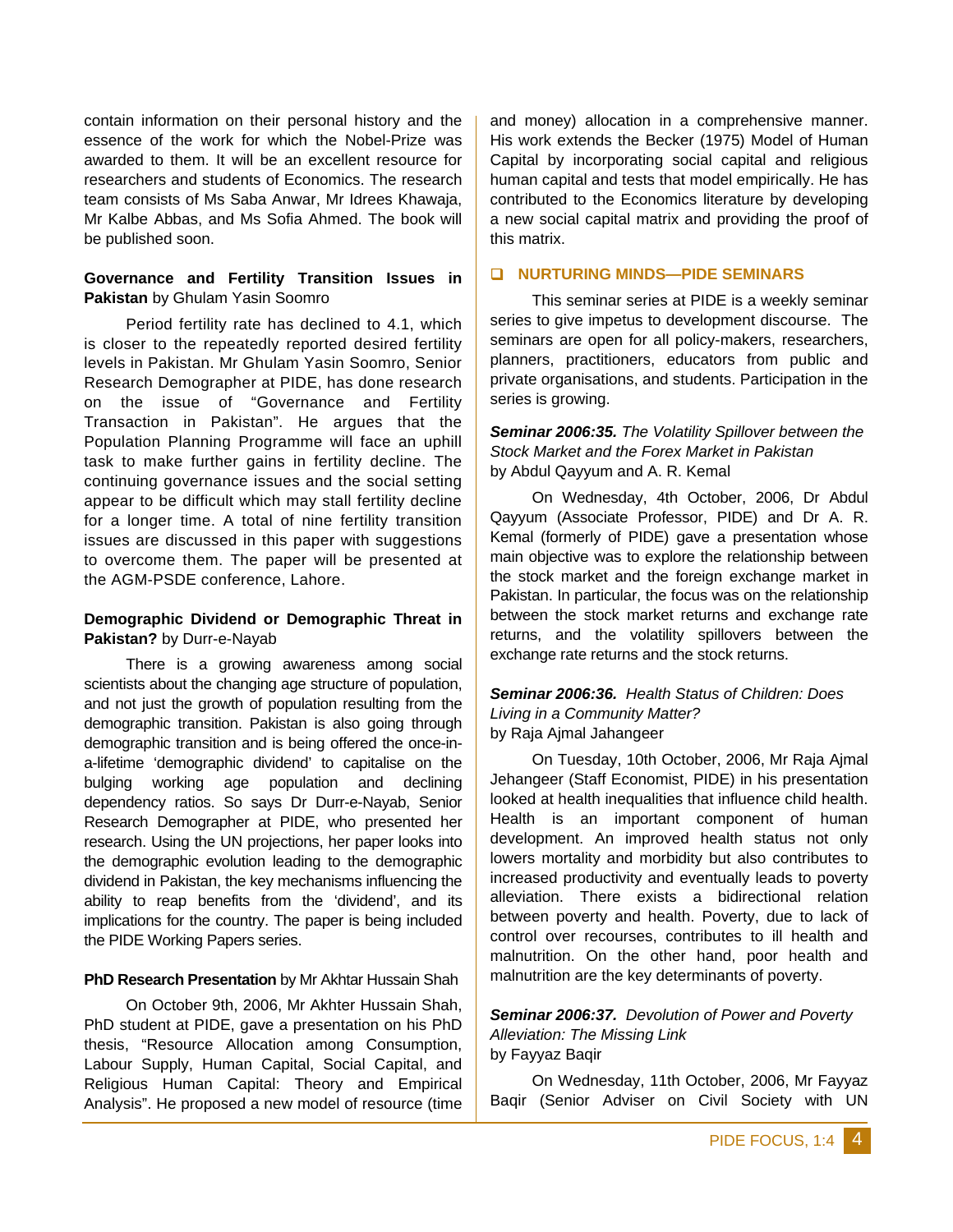Resident Coordinator in Pakistan) presented his article, which establishes, on the basis of Pakistan's experience in the past two decades, that community organisation provides continuity of the people's power in time and space over the discretionary power of élite. Devolution of power cannot achieve empowerment of ordinary people because it does not have any mechanism to subordinate the power of representatives to the power of the electorate. Citizens enjoy the power to vote and elect but they have no power to check corrupt officials, sack corrupt politicians, and challenge unjust decisions of people in public offices.

# *Seminar 2006:38. Is the Resource Base of Agriculture Limitless?*

by Zafar Altaf

On Wednesday, 18th October, 2006, Dr Zafar Altaf (Chairman, Idara-e-Kissan Society) focused on the agriculture sector of Pakistan. Agriculture is the mainstay of Pakistan's economy. Nearly twenty-two percent of total output (GDP) and 44.8 percent of total employment is generated in agriculture. It also contributes substantially to Pakistan's exports. Whatever happens to agriculture is bound to affect not only the country's growth performance but also to influence a large segment of the country's population.

# *Seminar 2006:39. Public-Private Sector Earning Differentials, Preferences for Public Sector Jobs and Unemployment Duration: Evidence from Pakistan*  by Asma Hyder

On Thursday, 19th October, 2006, Ms Asma Hyder (Research Fellow, PIDE) gave a presentation that focused on the magnitude of the public/private wage differentials in Pakistan using data drawn from the 2001-02 Labour Force Survey. The inter-sectoral earning equations for the three main sectors of the economy, i.e., Public, Private, and State-owned enterprises, were discussed. The relative earning share, estimated effect of human capital variables, and other demographic variables were explored.

# *Seminar 2006:40. Comparative Advantage of Major Crops Production through Policy Analysis Matrix in Punjab*

# by Usman Mustafa

On Thursday, 02nd November, 2006, Dr Usman Mustafa (Chief, Training Programme, PIDE) presented his study based on data from 1999-00 to 2004-05 to look into the relative efficiency of major crops (wheat,

rice, sugarcane, and cotton) in Punjab (Pakistan). He demonstrated that Punjab has a comparative advantage in domestic production of wheat for selfsufficiency but not for export purposes. The comparative advantage of productive systems is measured through the Policy Analysis Matrix (PAM).

#### *Seminar 2006:41. Indo-Pak Trade: Firm-level Evidence*

# by Nisha Taneja

On Friday, 3rd November, 2006, Ms Nisha Taneja (Senior Fellow, Indian Council for Research on International Economic Relations, India) presented her study based on a small survey carried out in the cities of Amritsar, Mumbai, and Delhi (India). The key questions posed in the study were: What are the entry characteristics of firms trading with Pakistan? What are the non-tariff barriers related to financing and TBT/SPS measures? What are the factors determining transport and other transaction costs and how these may be quantified? One of the key findings of the study is that restrictive trade policies, limited trade routes, inadequate transport infrastructure, and bilateral protocols lead to the high transaction costs of trading between Pakistan and India.

#### *Seminar 2006:42. International Competitiveness— Where Pakistan Stands*  by Uzma Zia

On Monday, 6th November, 2006, Ms Uzma Zia (Staff Economist, PIDE) presented her survey paper that attempted to assess "Where Pakistan Stands" in the context of international competitiveness. The paper was mainly based an index generated by the World Economic Forum. Pakistan's growth performance since the 1960s and onwards has been assessed to measure the country's competitiveness. The performance of emerging economies was reviewed to draw lessons for Pakistan on the issue of competitiveness.

*Seminar 2006:43. What Has Come after the Quota Went? Gendered Employment in Pakistan's Textile and Clothing Industry*  by Karin Astrid Siegmann

On Wednesday, 15th November, 2006, Ms Karin Astrid Siegmann (Junior Research Fellow, SDPI) pointed out that the quota system for imports of textiles and clothing under the WTO's Agreement on Textiles and Clothing (ATC) that was phased out in January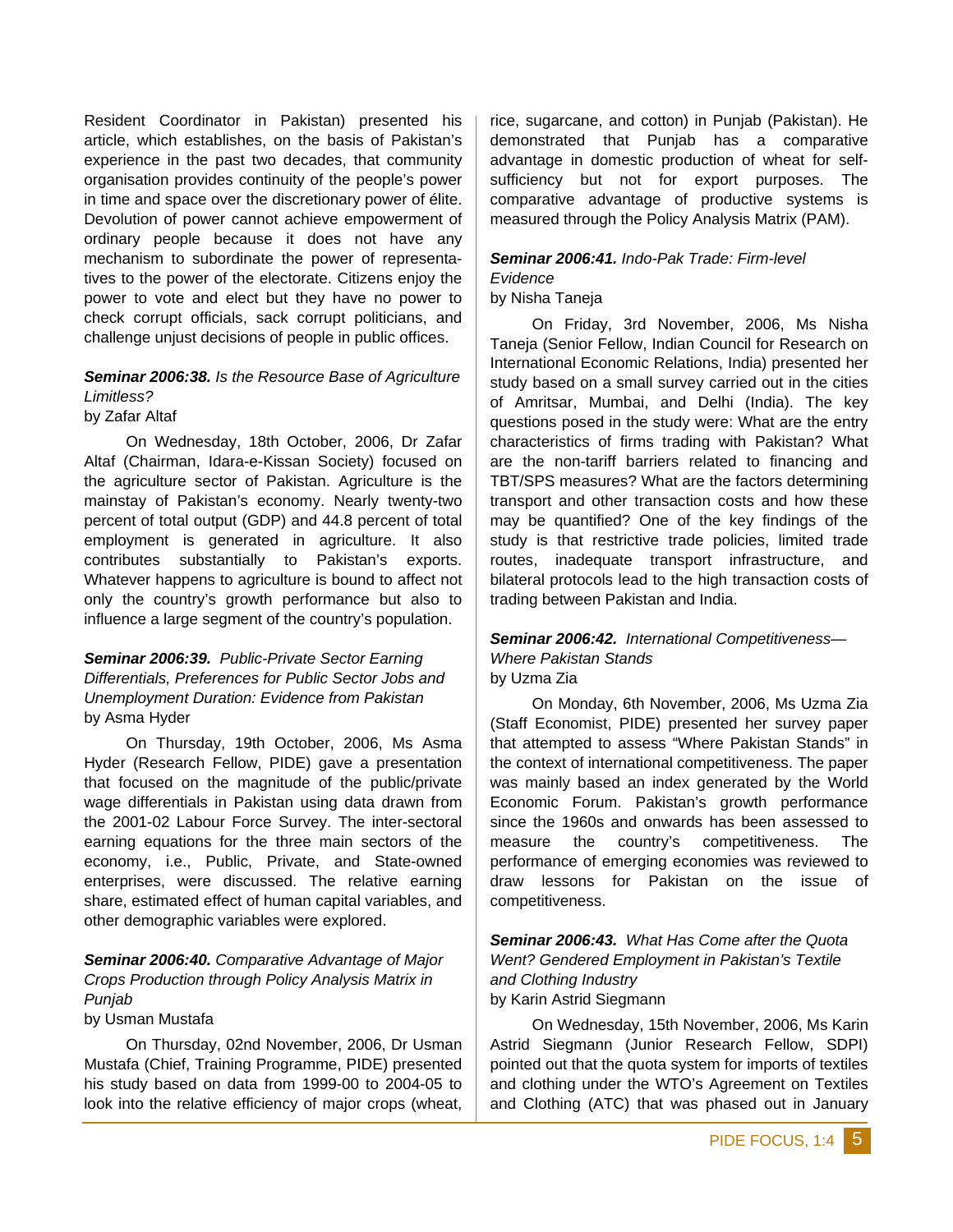2005 meant a quantum leap in the liberalisation of trade in textiles and clothing (T&C). It is anticipated that the liberalisation will support growth in Pakistan's textile exports, in particular in raw cotton and coarse fabric. Yet, employment- and female-intensive subsectors such as the garment industry may suffer. Her paper addressed this gap by answering the question whether employment of female and male workers in the Pakistani T&C industry has changed since the expiry of the quota system in January 2005.

# *Seminar 2006:44. Metafrontier Frameworks for the Study of Firm-level Efficiencies and Technology Ratios*  by George Battese

On Wednesday, 22nd November, 2006, Dr George Battese (University of New England, Australia) presented a paper that uses the concept of a metafrontier to compare the technical efficiencies of firms that may be classified into different groups. The paper presented the basic analytical framework necessary for the definition of a metafrontier, showed how a metafrontier can be estimated using non-parametric and parametric methods, and presented an empirical application using cross-country agricultural sector data. It also explores the issues of technological change, timevarying technical inefficiency, multiple outputs, different efficiency orientations, and firm heterogeneity.

# *Seminar 2006:45. Taxation Policy in Pakistan* by Mushtaq Ahmed

On Tuesday, 23rd November, 2006, Dr Mushtaq Ahmed (Research Fellow, IDRC, Canada) reviewed the past policy and the evolutionary process of the taxation regime in Pakistan. He then looked at the current situation in light of the new policies. His assessment included the present policies as well as how the future appears in the context of taxation.

#### *Seminar 2006:46. China-India: The Great Competition of the 21st Century* by Gilbert Etienne

On Friday, 24th November, 2006, Professor Gilbert Etienne (Institute of International Studies and Development Studies, Geneva) talked about China and India as the greatest competitors of the 21st century. He focused on the strategies and markets underlining trade and produce.

*Seminar 2006: 47. Property Rights and Taxonomy of Land Records: A Case Study of Lahore*  by Foqia Sadiq Khan

On Wednesday, 29th November, 2006, Ms Foqia Sadiq Khan (Visiting Fellow, PIDE) presented her paper that investigated the mechanism of land transfer among economic agents in Pakistan through a case study of urban Lahore and adjoining rural areas. The aim was to document the taxonomy of land records, study its relationship with property rights, and explore the feasibility of such land registration and title system for Pakistan.

# *Seminar 2006: 48. Contemporary Trade Issues* by Khalil Hamdani

On Thursday, 30th November, 2006, Mr Khalil Hamdani (Director, UNCTAD, Geneva) spoke on contemporary trade issues. The talk mainly focused on the modern trade in the period of globalisation.

# **TRAINING AT PIDE**

A two-week course on "Macroeconomic Planning and Management" was conducted for the federal government officers dealing with the basic level project proposals/programmes.

The course on Macroeconomic Planning and Management was attended by 16 federal government officials belonging to various federal and provincial government departments including Planning and Development, Finance, Agriculture and Livestock, and Transportation and Communication. The objective of the course was to train the officers in the area of Macroeconomic Planning and Management.



Group photo of the Course participants with the Director and Training Division Staff of PIDE, Islamabad.

The course included the sharing of knowledge on the current issues, brainstorming discussions, and case studies on various aspects of the macro economy.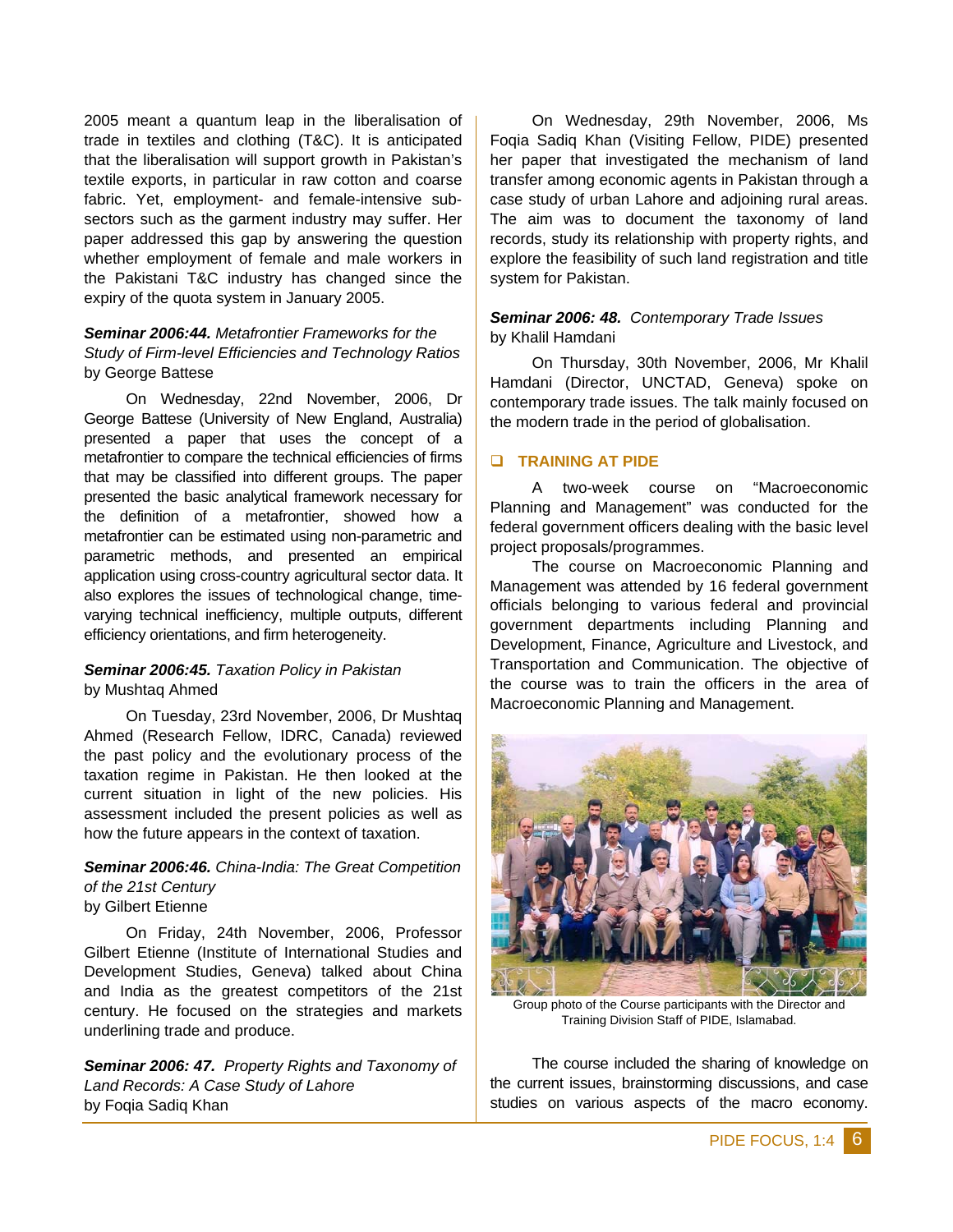Topics included in the course covered an overview of macroeconomics, classical, Keynesian, and Monetarist approaches to consumption, investment, money supply, money demand, labour market analysis, monetary, fiscal, interest rate, and exchange rate policies. Presentations were made and discussions were held on current issues like, inflation, public debt management, foreign exchange reserves management, etc.

# **NEWS AT PIDE**

# **PSDE Award for the Best Technical Article/ Research Paper**

# **1st Prize: Rs 100,000.00 2nd Prize: Rs 50,000.00**

The Pakistan Society of Development Economists (PSDE) is a leading professional association of social scientists in Pakistan. Since its inception in 1982, the Society has arranged twentyone Annual General Meetings and Conferences attended by prominent national/international economists, demographers, and other social scientists.

The 22nd Annual General Meeting and Conference is scheduled to take place on December 19-21, 2006, at Lahore. The theme for this year's Conference is 'Governance and Institutions'.

The PSDE is initiating two awards for the best technical articles presented at the conference on the above theme. The papers will be refereed by an independent panel of distinguished international social scientists participating in the PSDE Conference. All research papers presented in the conference, except the Distinguished Lectures, will be eligible for the competition.

# **PSDE Award for the Best Newspaper/ Magazine Article**

# **1st Prize: Rs 100,000.00 2nd Prize: Rs 50,000.00**

The PSDE is conscious of the need to improve the quality of economic reporting in the country. The PSDE will award two prizes to the best newspaper and magazine articles that meet the following criteria:

 (1) an article on economics or economic issues printed in any Pakistani newspaper or magazine (not exceeding 1500 words) published between 1st December, 2005 and 30th November, 2006;

 (2) the last date for submission of the article to the PSDE is 05th December, 2006.

The pieces submitted will be refereed by an independent panel of distinguished international social scientists participating in the PSDE Conference.

# **Tribute to Milton Friedman**

On Tuesday, 21st November, 2006, a meeting at PIDE, chaired by Dr Nadeem Ul Haque, paid homage to one of the most influential economists of the 20th century, Milton Friedman. Addressing the research staff of PIDE, Dr Haque praised Friedman's work. He said: "We lost one of the finest economists of this century".

Milton Friedman was an advocate of free markets. He was born on July 31, 1912, in Brooklyn, N.Y., USA. He attended Rutgers University, where he received his B.A. at the age of twenty, then went on to earn his M.A. from the University of Chicago in 1933, and his PhD from Columbia University in 1946. He then served as Professor of Economics at the University of Chicago from 1946 to 1976. In 1951 Friedman won the John Bates Clark Medal honouring economists under the age of forty for outstanding achievement. In 1976 he won the Nobel Prize in Economics for "his achievements in the field of consumption analysis, monetary history and theory, and for his demonstration of the complexity of stabilisation policy". After retiring from the University of Chicago in 1977, Friedman worked as a Senior Research Fellow at the Hoover Institute, Stanford University. In 1988 he received the National Medal of Science and the Presidential Medal of Freedom (one of the two highest civilian awards in the United States).

Milton Friedman died at the age of 94 in San Francisco, on November 16, 2006, of heart failure.

# **New Research Staff at PIDE**

To pursue the new research strategy at PIDE, there have been additions to the research staff. These are: Zehra Aftab (Research Fellow); Asma Hyder (Research Fellow); Muhammad Idrees Khawaja (Research Associate); Waseem Shahid (Research Associate); Aabid Mehmood (Research Associate); Muhammd Arshad Khan (Research Associate); Sajawal Khan (Research Associate); Sofia Ahmed (Visiting Associate); Shumaila Nawaz (Staff Economist); Umaima Arif (Staff Economist); Naseem Akhtar (Staff Economist); Muhammad Jamil (Staff Economist); Nasir Iqbal (Staff Economist); Muhammad